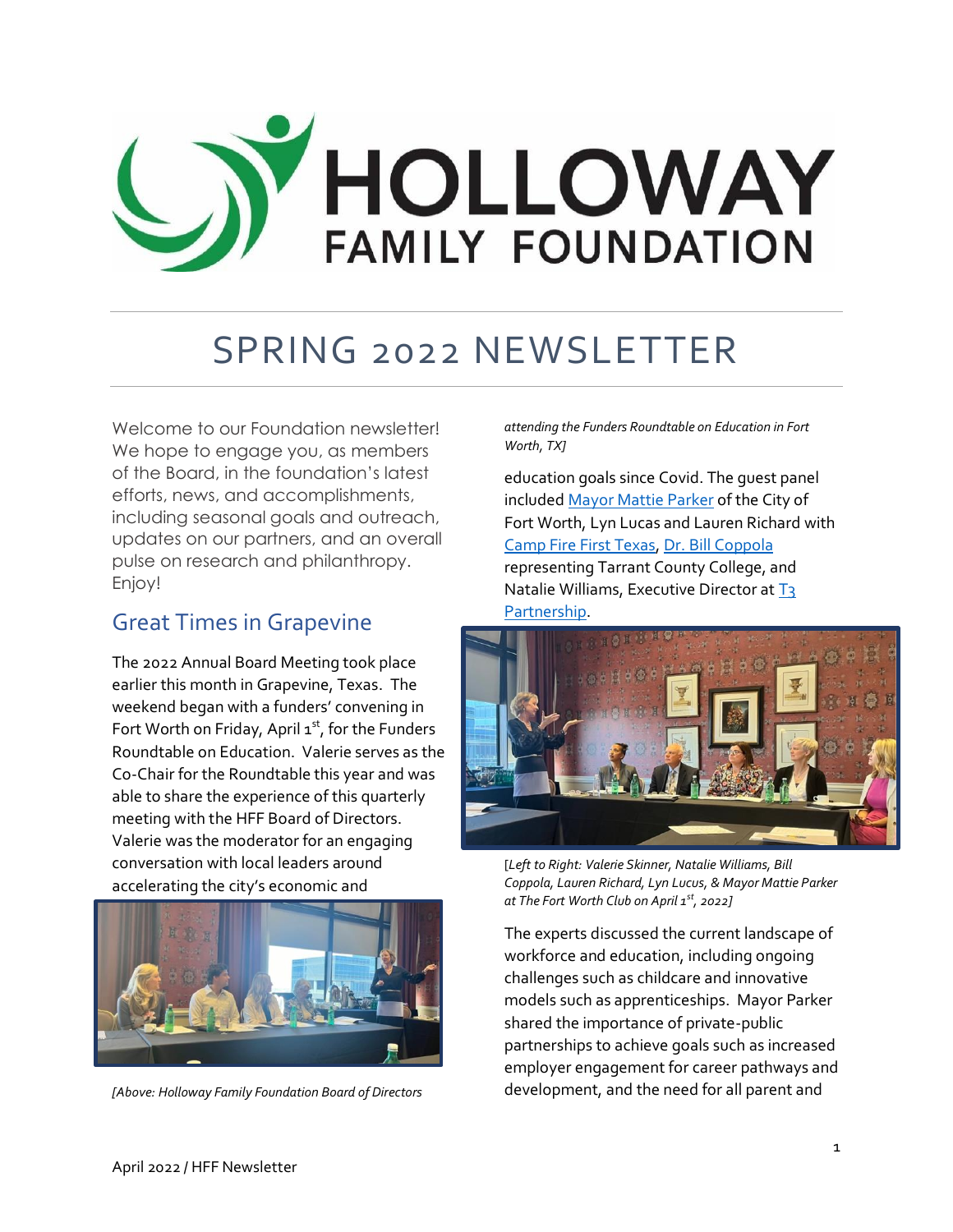community voices to be present at public (city, school board/district) meetings in order to hear the needs that the majority of families are facing during these times. It was a robust conversation that highlighted the impactful work that strong partnerships can make, while encouraging more action from philanthropy and local government to tackle the ongoing challenges of quality childcare, alternative pathways to career, and improving key metrics in the local education system. We are so grateful to have been able to share this network and learn alongside our members of the HFF Board!

#### 2022 Grantmaking Summary

This year the board approved **\$654,000** to **51 grantees**, including 15 new applicants and 36 returning applicants, 5 of which were awarded multi-year funding. This is *in addition to* the 20 multi-year grants from 2021 that are now in their second year of funding (totaling \$219,500), for a total annual grant distribution of \$873,500.



Thank you, all, for your patience and dedication to forward the foundation's mission through intentional partnerships. All applicants will be notified of these decisions by June  $30^{th}$ , 2022.

#### Equity & Impact



The HFF Annual Board Meeting weekend also included an opportunity to learn from Enisha Shropshire, Founder & Chief Impact Officer of Vector Strategies based in Dallas, Texas. Enisha led HFF Board members and staff through a training focused on the intersection of equity and impact in philanthropy, and how to be aware of (and avoid) unintended consequences while doing this work. She utilized a group activity to highlight the significance of perspective and the influence it has on everything from communication and decision-making to strategy and outcomes.

A huge thanks to Enisha for sharing her time and expertise with us!



*[Left: HFF Board Members work on a group activity]*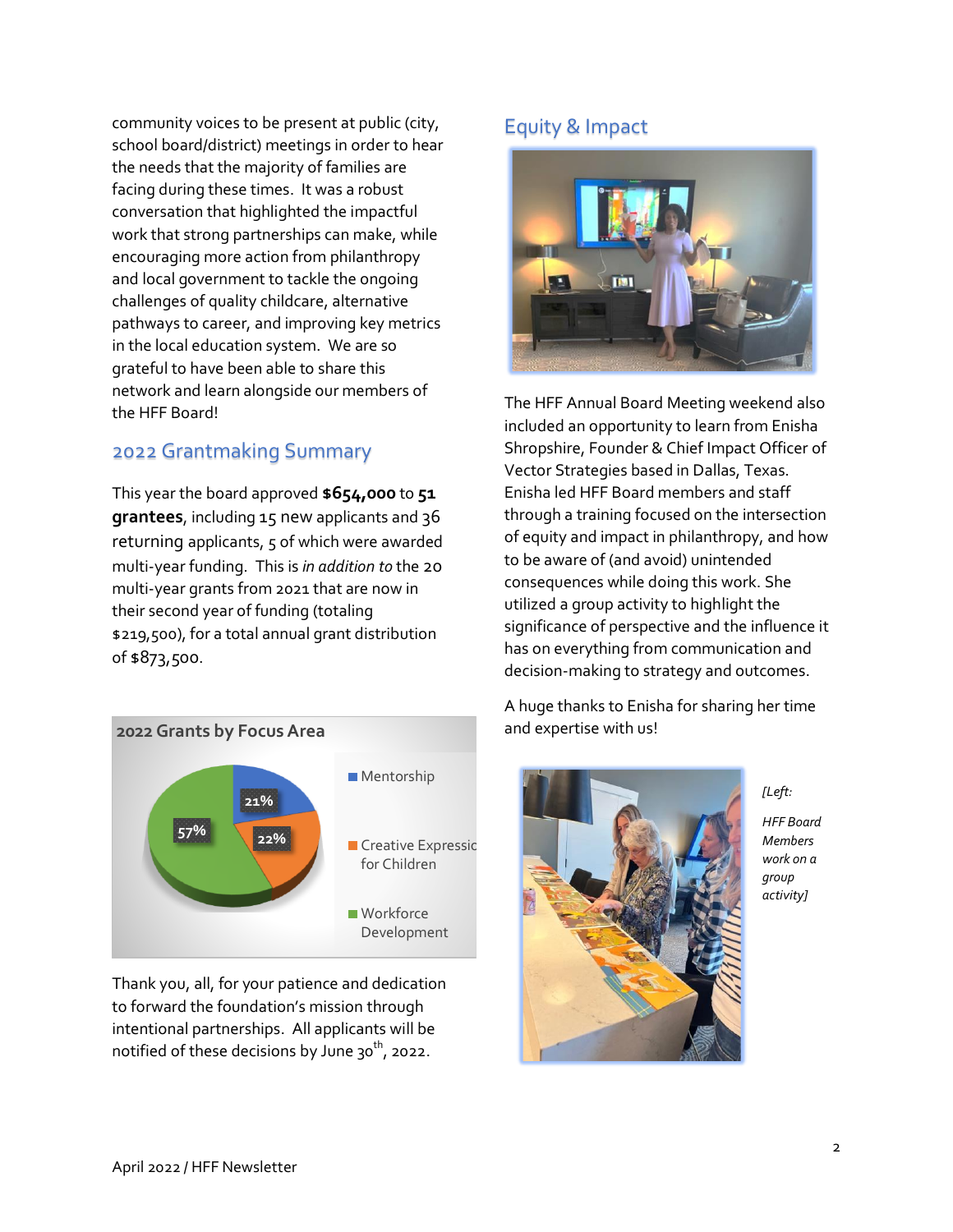#### **GRANTEE HIGHLIGHTS: ANOTHER MEMORABLE NIGHT AT "THE PITCH"...**

JUST AS POETIC DID IN 2019, TWO ADDITIONAL HFF PARTNERS PARTICIPATED IN THE FINAL ROUND OF UNITED WAY OF METROPOLITAN DALLAS' COMPETITION FOR THE TITLE of SOCIAL INNOVATOR OF THE YEAR ON APRIL 6TH, 2022



**Wesley-Rankin Aspiring Professionals** "Kids in West Dallas aren't getting the skills they need to make a higher income beyond their minimum wage jobs." Wesley-Rankin Aspiring Professionals is a pre-apprenticeship program for high school students that seeks to improve workplace readiness while addressing low living wages.



#### **The Artist Outreach** "Music and dance can have an incredible impact on children's

learning." The Artist Outreach partners with schools to teach academic concepts to early elementary students using creative arts-based activities, including music and dance.

Valerie was able to attend The Pitch and cheer on our nonprofit partners during their live pitch to the judges. Although neither won the top prize, Wesley-Rankin walked away with the Audience Choice Award and we could not be more proud of both leaders for the incredible job they did in sharing their organization's mission, impact, and dreams for the future. CONGRATS!

# HFF ANNUAL BOARD MEETING SAVE THE DATE

**APRIL 28TH -29TH, 2023**

We are trying something new! Please mark your calendars for next year's annual meeting, location TBD. Per usual, *the Thursday before (4/27) and the Sunday after (4/30) will be reserved for travel.* 

If you already have a conflict with these dates, or if you encounter one along the way, please email [jenny@hollowayfamilyfoundation.org](mailto:jenny@hollowayfamilyfoundation.org) at your convenience to let her know. THANK YOU!



[Above: the beautiful spread created by Chef [Derricka](https://www.chefderricka.com/) at our 2022 Board Meeting]